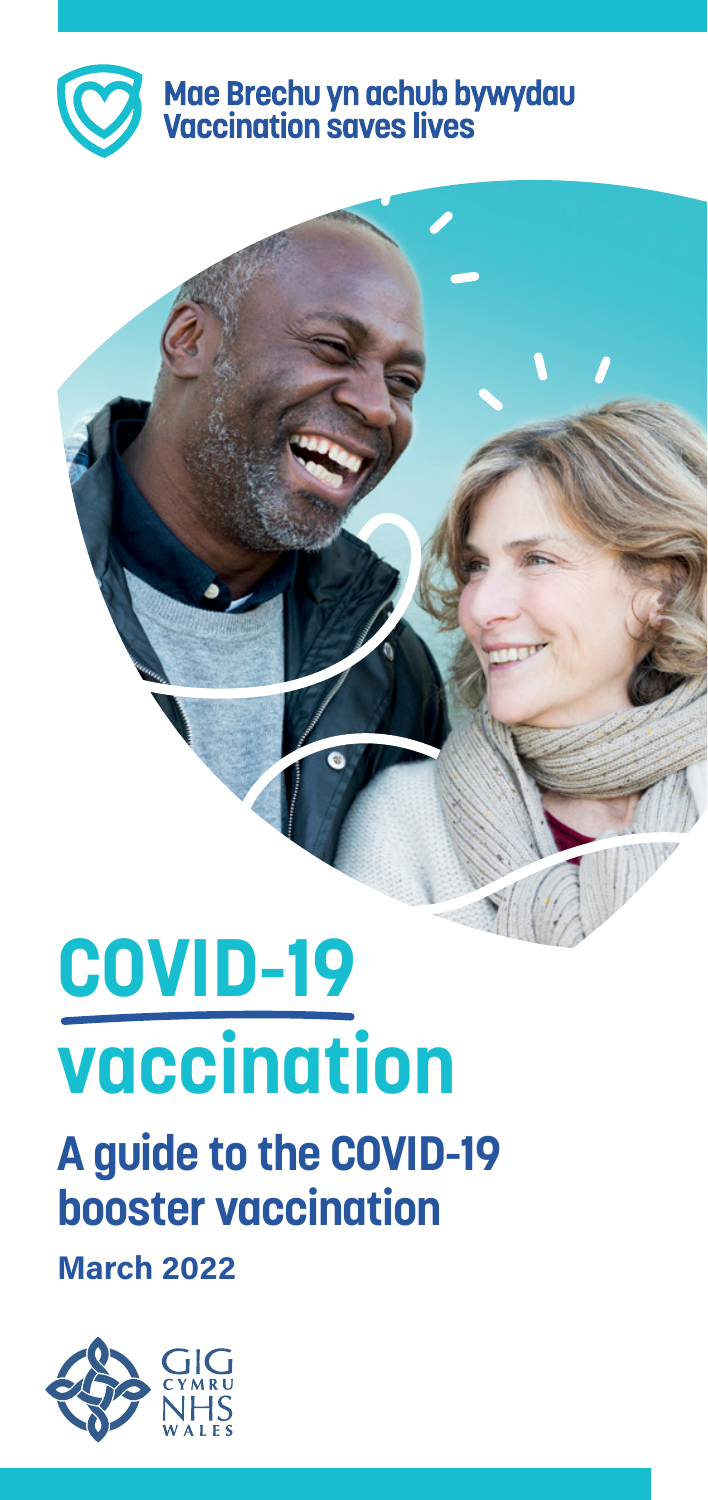**This leaflet explains the (coronavirus) COVID-19 booster vaccination programme for eligible people.**

### **What is coronavirus or COVID-19?**

COVID-19 is a very infectious respiratory disease caused by the SARS-CoV-2 virus and is more serious in older people and those with certain health conditions.

### **Why do some people need a COVID-19 booster vaccination?**

Like some other vaccines, levels of protection may begin to wane over time. The booster will help extend your protection and give you longer term protection.

The booster will help to reduce the risk of you needing admission to hospital due to COVID-19 infection.

### **Who will be offered a COVID-19 booster vaccine?**

A COVID-19 booster vaccine will be offered to:

- all adults over the age of 16 years
- pregnant women
- those aged 12 years and over who are at risk or who are a household contact of someone who is immunosuppressed

In spring 2022 an additional booster is being offered to:

- people aged 75 years and older
- residents in care homes for older people
- those aged 12 and over with a weakened immune system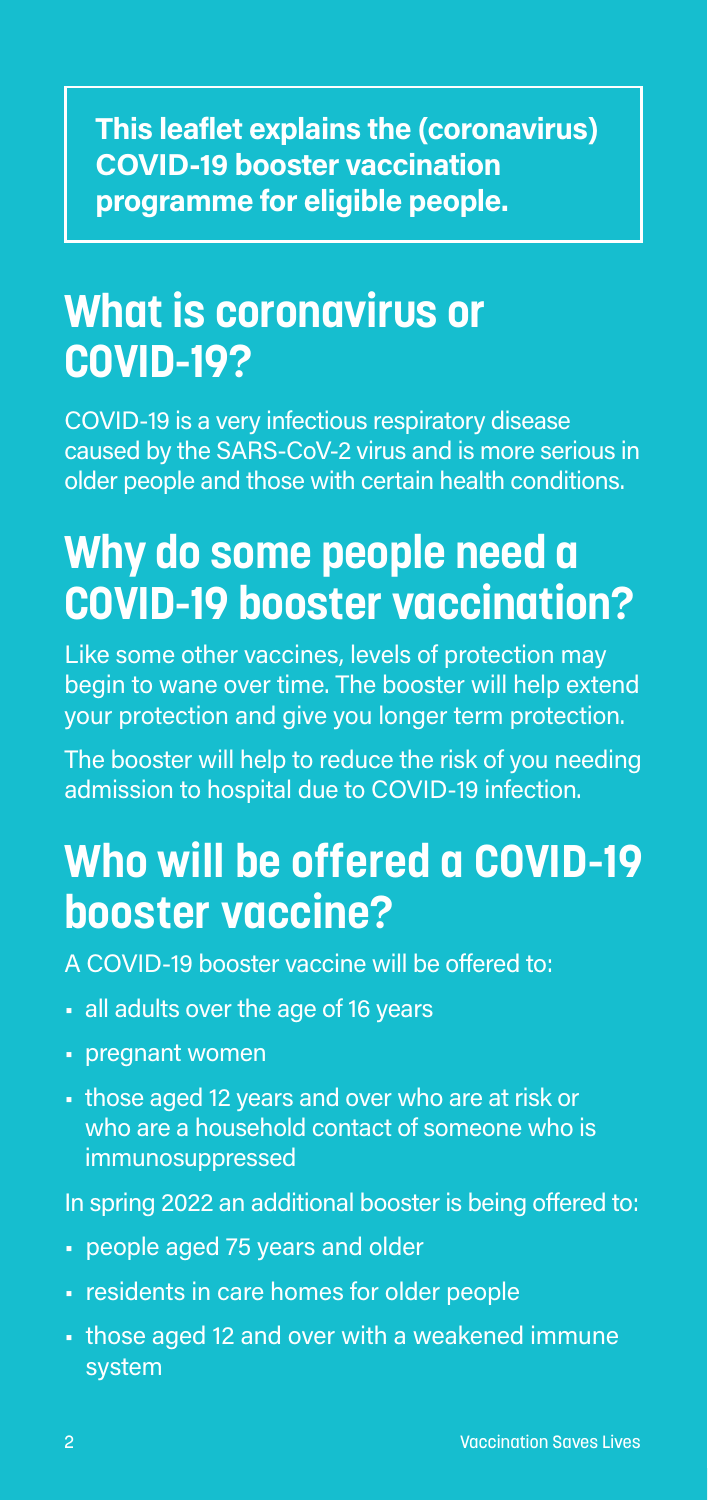

#### **When will the COVID-19 booster vaccine be given?**

A booster will be offered at least three months after your last primary dose. Like your previous doses, the vaccine will be given in your upper arm.

Protection against severe disease from the first two doses seems to decline very slowly but the booster dose should help to protect you for longer.

### **When will the spring booster be given?**

If you are eligible for a spring booster you will be offered this between March and June 2022, around six months (and not before three months) after your last dose of vaccine.

You do not need to have had a booster to be eligible. If you have not had your first booster before March 2022 then only the spring booster will be needed before the autumn.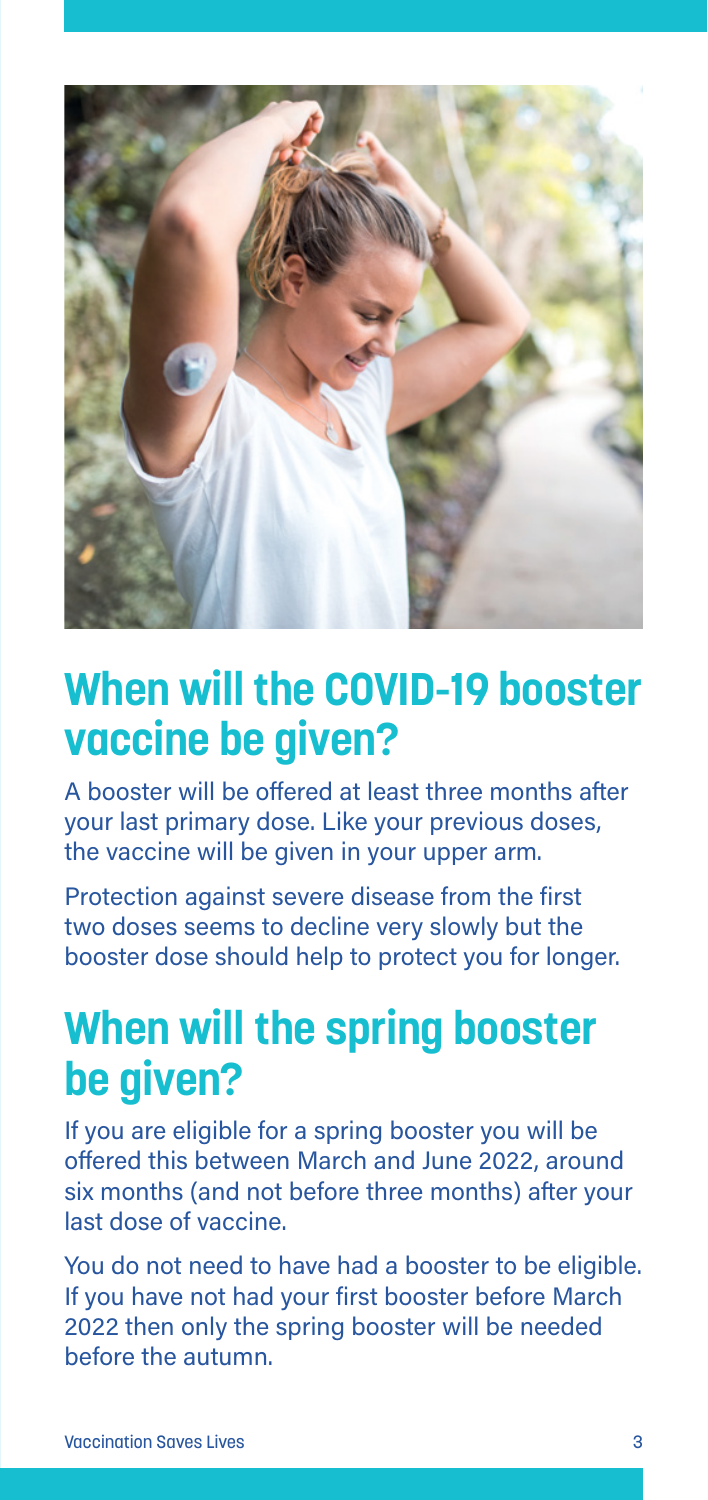

### **How will I get my vaccination?**

The NHS will be in contact with you to let you know when and where to have the vaccine. It's important to attend your appointment when you are invited.

If you can't attend please let the booking team know so your appointment can be given to someone else. Contact details are available on your appointment letter.

More information on how to get your vaccination can be found at: **[gov.wales/get-your-covid-19](https://gov.wales/get-your-covid-19-vaccination) [vaccination](https://gov.wales/get-your-covid-19-vaccination)**

### **Which vaccine will you be offered?**

You will be offered the right vaccine for you which may be the same or different from the vaccines that you had before.

These vaccines have been given to millions of people in the UK – they are safe and recommended for use as boosters.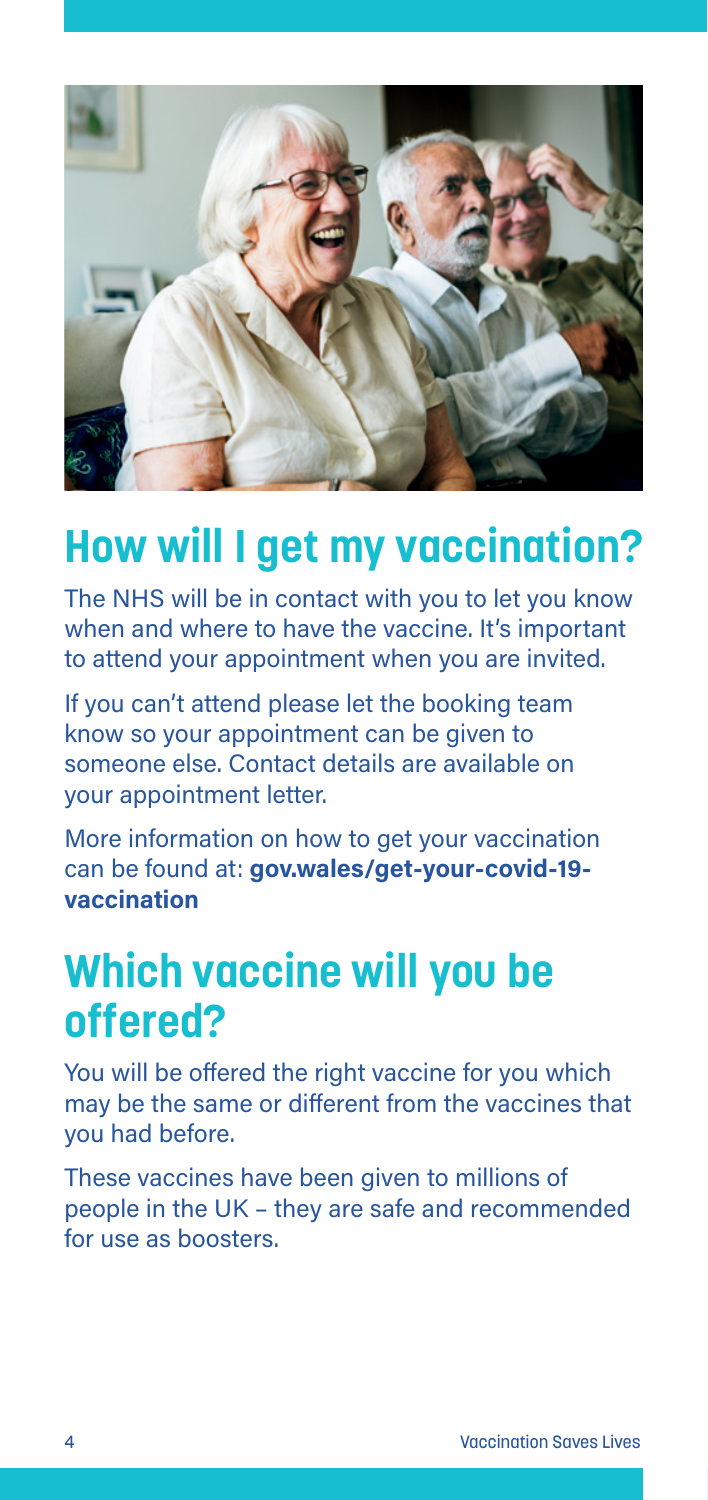

#### **Will I experience any side effects?**

As with your previous doses, common side effects are the same for all COVID-19 vaccines used in the UK, and include:

- having a painful, heavy feeling and tenderness in the arm where you had your injection for several days after the vaccine
- feeling tired
- headache
- general aches or mild flu like symptoms

A mild fever may occur for two to three days but a high temperature is unusual and may indicate you have COVID-19 or another infection. You can take the normal dose of paracetamol (follow the advice in the packaging) and rest to help you feel better. Do not exceed the normal dose.

These symptoms normally last less than a week. If your symptoms seem to get worse or if you are concerned, you can look at **[111.wales.nhs.uk](https://111.wales.nhs.uk)** online and if necessary call NHS 111 Wales on **111** or your GP surgery. If 111 is not available in your area, call **0845 46 47**. Calls to NHS 111 Wales are free from landlines and mobiles. Calls to 0845 46 47 cost 2p per minute plus your telephone provider's usual access charge.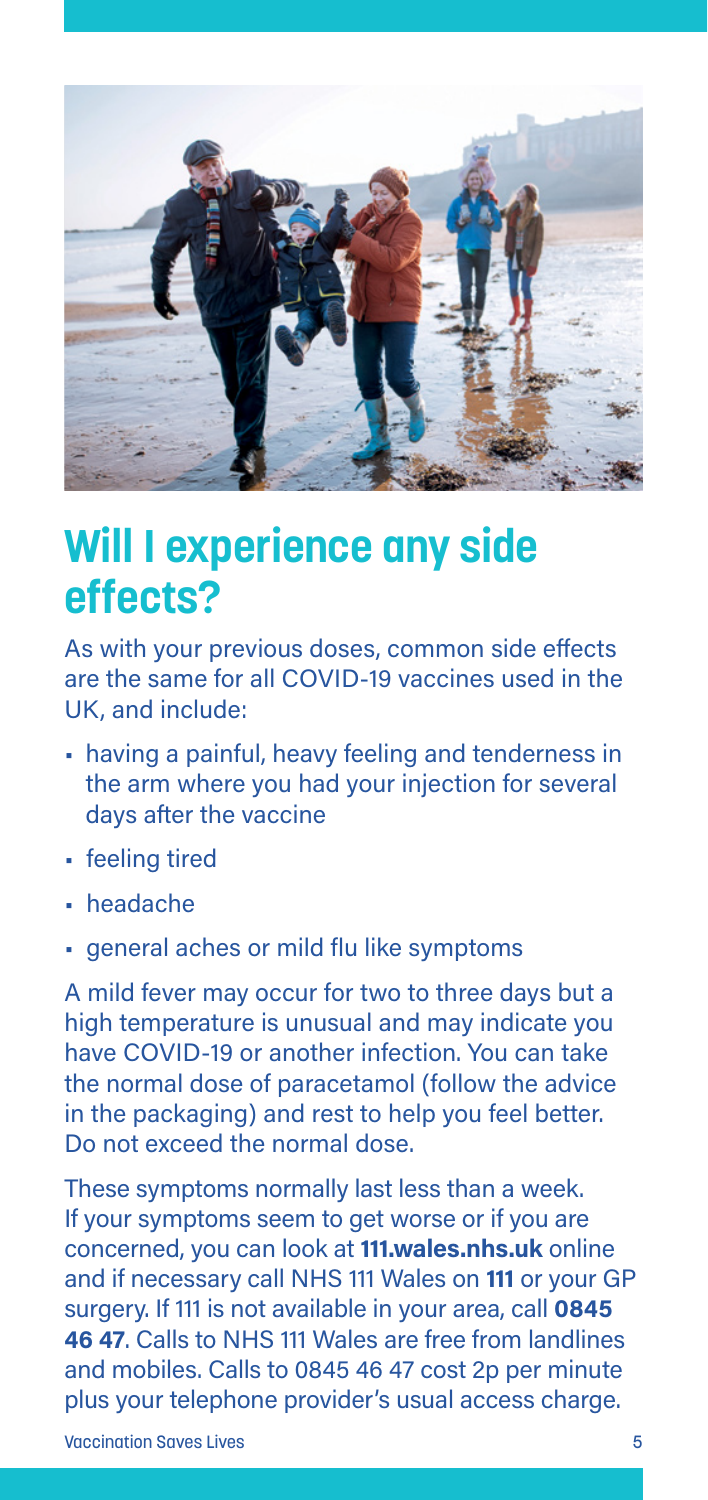### **Serious side effects**

Worldwide, there have been very rare cases of inflammation of the heart called myocarditis or pericarditis reported after Pfizer and Moderna COVID-19 vaccines.

These cases have been seen mostly in younger men within several days after vaccination. Most of these people recovered and felt better following rest and simple treatments.

You should seek medical advice urgently if, after vaccination, you experience:

- chest pain
- shortness of breath
- feelings of having a fast-beating, fluttering or pounding heart

#### **Who shouldn't have a COVID-19 booster vaccination?**

There are very few people who should not have a booster.

If you had serious side effects after any previous dose you may be advised to avoid or delay further vaccination. You should discuss this with your doctor or specialist.

You can report any side effects online at: **[coronavirus](https://coronavirus-yellowcard.mhra.gov.uk)[yellowcard.mhra.gov.uk](https://coronavirus-yellowcard.mhra.gov.uk)** or via the Yellow Card app.

### **Can COVID-19 vaccines be given at the same time as other vaccines?**

Yes, COVID-19 vaccines can be given at the same time as most other vaccines including flu vaccines. For the latest advice on COVID-19 vaccines and co-administration please visit: **[phw.nhs.wales/](https://phw.nhs.wales/topics/immunisation-and-vaccines/covid-19-vaccination-information/) [covidvaccine](https://phw.nhs.wales/topics/immunisation-and-vaccines/covid-19-vaccination-information/)**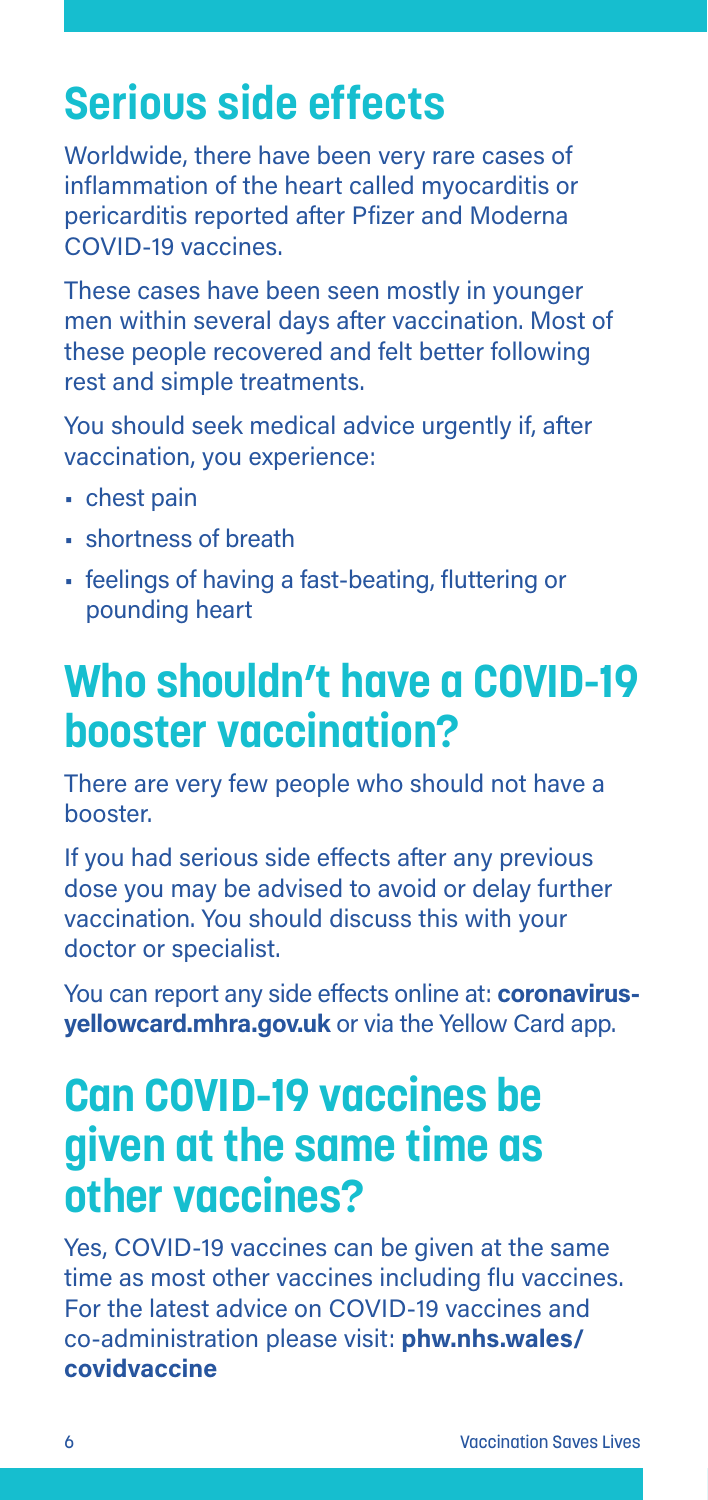### **What should I do if I have had COVID-19 already?**

You still need to have a booster vaccine even if you've already been infected with COVID-19.

If you've recently tested positive for coronavirus, you should:

- wait at least 4 weeks following COVID-19 infection before getting your vaccine if you are over 18 or in a group that is at greater risk of serious illness from COVID-19; or
- wait at least 12 weeks following COVID-19 infection before getting your vaccine if you are under 18 and not in a group at greater risk of serious illness from COVID-19. During periods of high incidence or where there is concern about vaccine effectiveness (e.g. new variant) this may be reduced to 8 weeks.

Further information and patient leaflets can be found at: **[phw.nhs.wales/covidvaccine](https://phw.nhs.wales/topics/immunisation-and-vaccines/covid-19-vaccination-information/)**.

### **Can you still catch COVID-19 after having the vaccine?**

The COVID-19 vaccination will reduce the chance of you suffering from COVID-19. It may take a few days for your body to build up some protection from the booster.

Like all medicines, no vaccine is completely effective – some people may still get COVID-19 despite having a vaccination, but this should be less severe.

#### **If you have not had the first vaccinations**

If you have not yet had either of your first two doses of the vaccine you should have them as soon as possible.

You will still need the booster but the timing of it will depend on when you had your first two doses.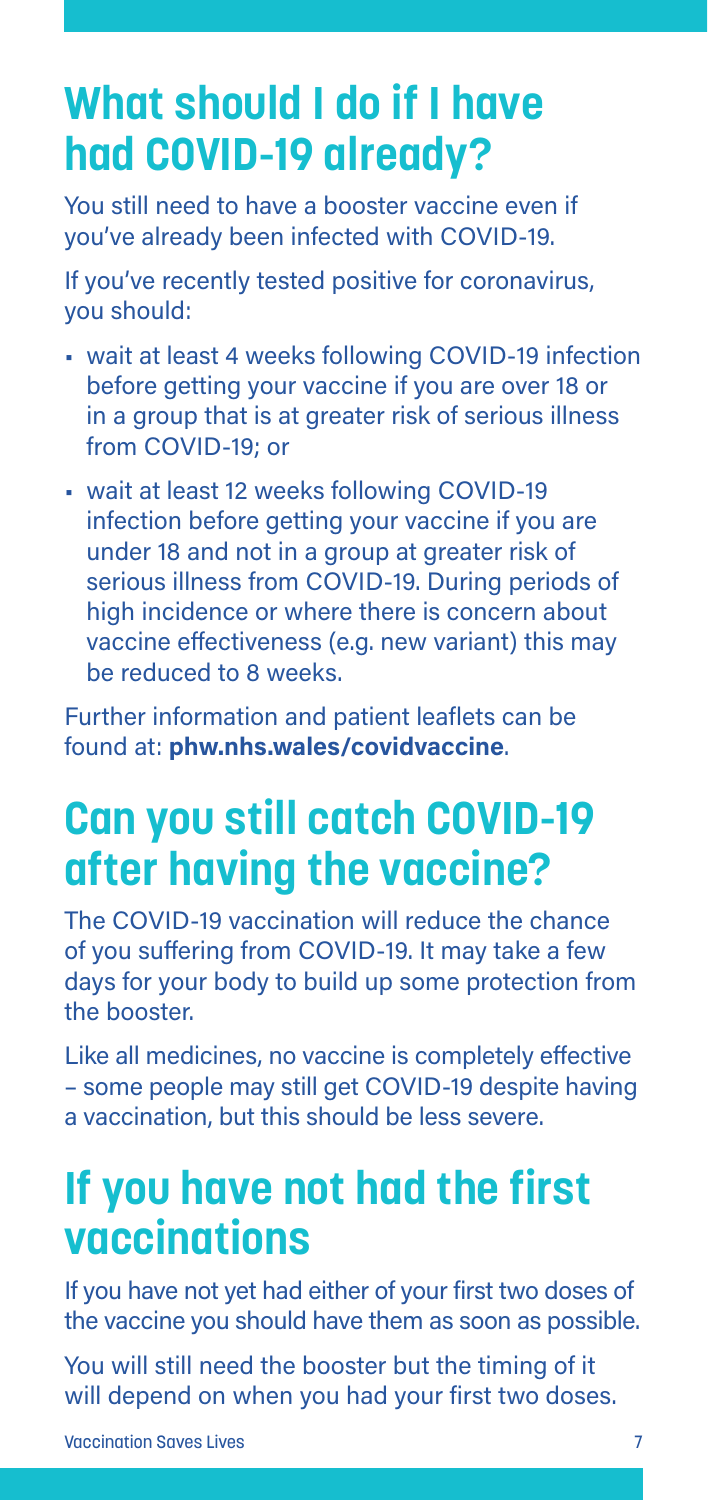### **More information**

You can find out more information about COVID-19 vaccines, including their contents and possible side effects at: **[coronavirus](https://coronavirus-yellowcard.mhra.gov.uk/productinformation)[yellowcard.mhra.gov.uk/productinformation](https://coronavirus-yellowcard.mhra.gov.uk/productinformation)**.

Further information and patient leaflets can be found at: **[phw.nhs.wales/covid-19-vaccination](https://phw.nhs.wales/topics/immunisation-and-vaccines/covid-19-vaccination-information/)**.

You can report suspected side effects online at: **[coronavirus-yellowcard.mhra.gov.uk](https://coronavirus-yellowcard.mhra.gov.uk)** or by downloading the Yellow Card app.

To find out how the NHS uses your information, visit: **[111.wales.nhs.uk/AboutUs/](https://111.wales.nhs.uk/AboutUs/Yourinformation/) [Yourinformation](https://111.wales.nhs.uk/AboutUs/Yourinformation/)**.

To order additional copies or alternative formats of this leaflet visit: **[publichealthwales.org/](https://phw.nhs.wales/services-and-teams/health-information-resources/) [HealthInformationResources](https://phw.nhs.wales/services-and-teams/health-information-resources/)**.



© Public Health Wales, March 2022 (with acknowledgement to UK Health Security Agency)

Version 3 ISBN 978-1-78986-154-603

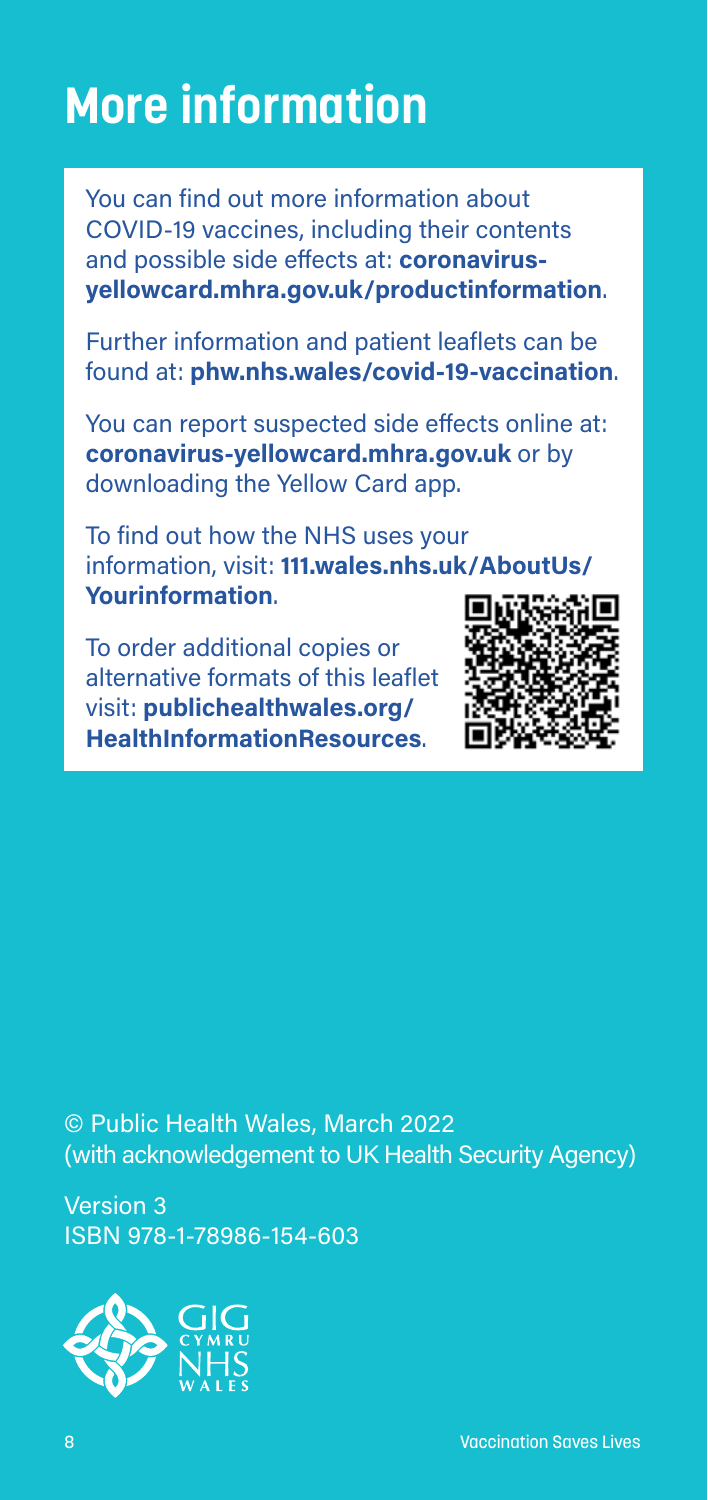### **Rhagor o wybodaeth**

Gallwch gael rhagor o wybodaeth am frechlynnau COVID-19, gan gynnwys en c $\lambda$ uuw $\lambda$ s a gil-e $\mu$ pielithiau posipl **[coronavirus-yellowcard.mhra.gov.uk/](https://coronavirus-yellowcard.mhra.gov.uk/productinformation)** . **[productinformation](https://coronavirus-yellowcard.mhra.gov.uk/productinformation)**

Ceir rhagor o wybodaeth a thaflenni i gleifion **[icc.gig.cymru/pynciau/imiwneiddio-a-](https://icc.gig.cymru/pynciau/imiwneiddio-a-brechlynnau/gwybodaeth-brechlyn-covid-19/)** yn: . **[brechlynnau/gwybodaeth-brechlyn-covid-19](https://icc.gig.cymru/pynciau/imiwneiddio-a-brechlynnau/gwybodaeth-brechlyn-covid-19/)**

Gallwch roi gwybod am unrhyw sgil-effeithiau **[coronavirus-yellowcard.mhra.gov.uk](https://coronavirus-yellowcard.mhra.gov.uk)** ar-lein yn: neu drwy lawrlwytho'r ap Cerdyn Melyn.

I gael gwybod sut y mae'r GIG yn defnyddio eich gwybodaeth, ewch i: [111.wales.nhs.uk/](https://111.wales.nhs.uk/aboutus/yourinformation/?locale=cy) . **[aboutus/yourinformation/?locale=cy](https://111.wales.nhs.uk/aboutus/yourinformation/?locale=cy)**





**[org/adnoddau-gwybodaeth-](https://icc.gig.cymru/gwasanaethau-a-thimau/adnoddau-gwybodaeth-iechyd/)** . **[iechyd](https://icc.gig.cymru/gwasanaethau-a-thimau/adnoddau-gwybodaeth-iechyd/)**

© Iechyd Cyhoeddus Cymru, Mawrth 2022 (gyda chydnabyddiaeth i Asiantaeth Diogelwch Iechyd y DU)

Fersiwn 3 ISBN 978-1-78986-154-603

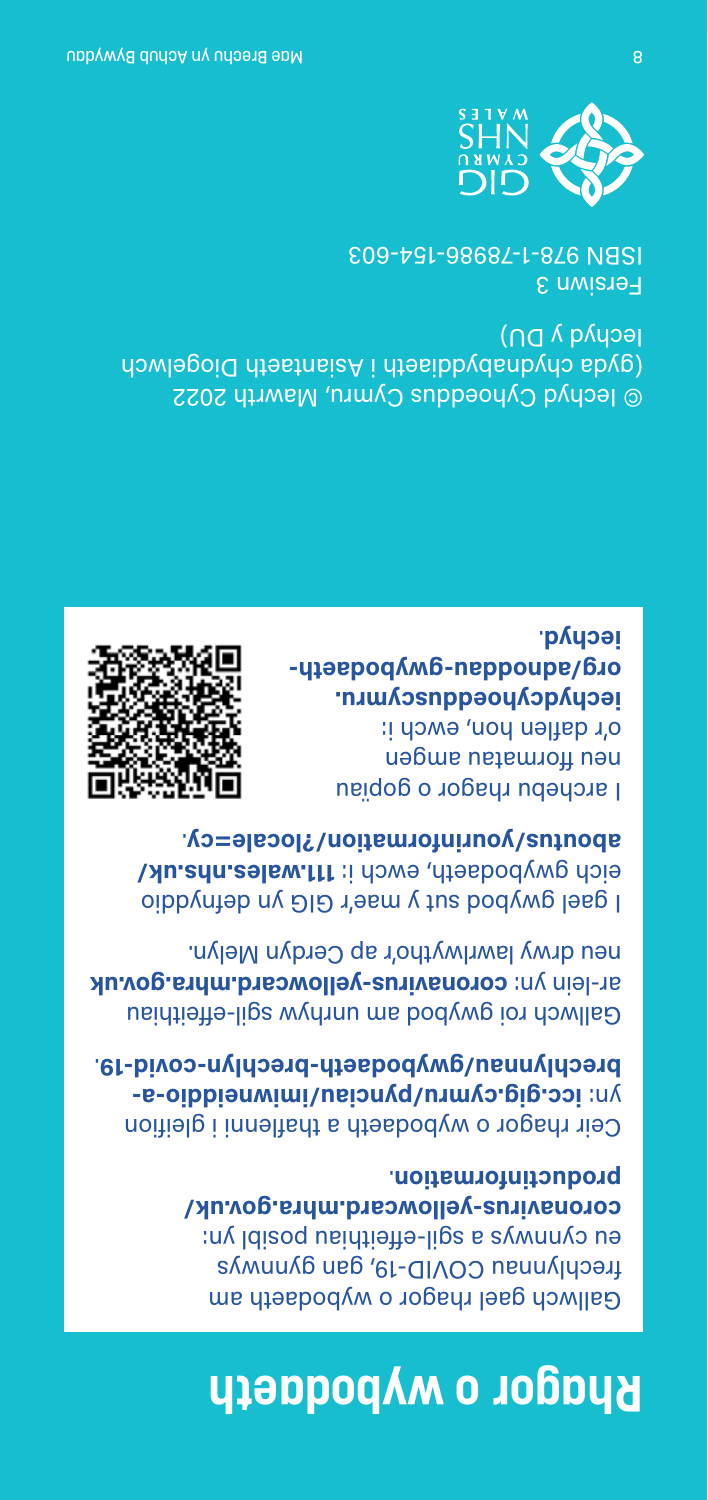### **Beth ddylwn ei wneud os ydw i wedi cael COVID-19 yn barod?**

Mae angen i chi gael brechlyn atgyfnerthu hyd yn oed os ydych eisoes wedi'ch heintio â COVID-19. Os ydych wedi profi'n bositif am coronafeirws yn ddiweddar, dylech:

- aros am o leiaf 4 wythnos yn dilyn haint COVID-19 c) cael eich brechlyn os ydych dros 18 oed neu mewn grŵp sy'n wynebu risg own salwch and difrifol o COVID-19; neu
- aros am o leiaf 12 wythnos yn dilyn haint COVID-19 cyn cael eich brechlyn os ydych o dan 18 oed ac nad dynab uwem dywb saw ar bad an risg uwch o salwch difrifol o COVID-19. Yn ystod cyfnodau o achosion uchel neu lle ceir pryder am effeithiolrwydd brechlyn (e.e. amrywiolyn newydd) gellir gostwng hyn i 8 wythnos.

Ceir rhagor o wybodaeth a thaflenni i gleifion yn: . **[icc.gig.cymru/brechlyncovid](https://icc.gig.cymru/pynciau/imiwneiddio-a-brechlynnau/gwybodaeth-brechlyn-covid-19/)**

### **A allwch ddal COVID-19 o hyd ar ôl cael y brechlyn?**

Bydd brechiad COVID-19 yn lleihau'r siawns y byddwch yn dioddef o COVID-19. Gall gymryd ychydig ddydiau i'ch corff ddatblygu roman o ddiadato amddiffyniad o'r pigiad atgyfnerthu.

Fel pob meddyginiaeth, nid oes unrhyw frechlyn yn gwbl effeithiol – efallai y bydd rhai pobl yn dal i gael COVID-19 er iddynt gael brechiad, ond dylai hyn fod yn llai difrifol.

### **Os nad ydych wedi cael y brechiadau cyntaf**

Os nad ydych wedi cael un o'ch dau ddos cyntaf o'r brechlyn dylech eu cael cyn gynted â phosibl. Bydd pp/d bno bydd o dooms udtad y beigid y nagne yr amseriad yn dibynnu ar pryd y cawsoch eich dau ddos cyntaf.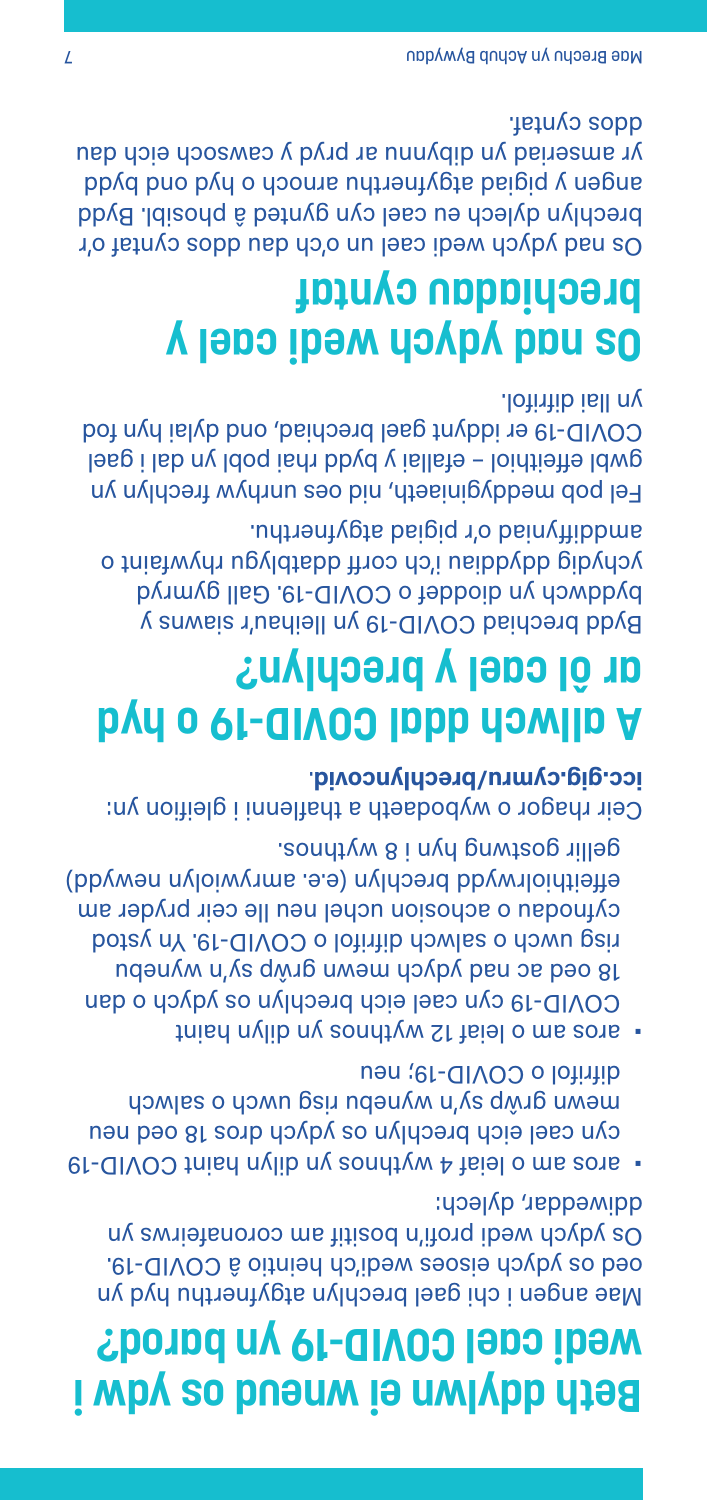### **Sgil-effeithiau difrifol**

Ledled y byd, cafwyd hefyd achosion prin iawn o lid y galon o'r enw myocarditis neu bericarditis a adroddwyd ar ôl brechlynnau COVID-19 Pfizer a Moderna.

Gwelwyd yr achosion hyn yn bennaf mewn dynion iau o fewn sawl diwrnod ar ôl eu brechu. Roedd y rhan fwyaf o'r bobl hyn wedi gwella ac yn teimlo'n well ar ôl gorffwys a thriniaethau syml.

Dylech geisio cyngor meddygol ar unwaith os byddwch, ar ôl brechiad, yn profi:

- poen yn y frest
- prinder anadl •
- teimlo'r galon yn curo'n gyflym, yn dirgrynu ppuoß jet ou no uneu

### **Pwy na ddylent gael brechiad atgyfnerthu COVID-19?**

Prin iawn yw'r bobl na ddylent gael pigiad atgyfnerthu.

Os cawsoch sgil-effeithiau difrifol ar ôl unrhyw ddos blaenorol, efallai y cewch eich cynghori i osgoi neu ohirio brechu pellach. Dylech drafod hyn gyda'ch meddyg neu arbenigwr.

Gallwch roi gwybod am unrhyw sgil-effeithiau **[coronavirus-yellowcard.mhra.gov.uk](https://coronavirus-yellowcard.mhra.gov.uk)** ar-lein yn: neu drwy'r ap Cerdyn Melyn.

### **A ellir rhoi brechlynnau COVID-19 ar yr un pryd â brechlynnau eraill?**

Gellir, mae modd rhoi brechlynnau COVID-19 ar yr un pryd â'r rhan fwyaf o frechlynnau eraill gan gynnwys brechlynnau ffliw. I gael y cyngor diweddaraf ar frechlynnau COVID-19 a'u rhoi gyda brechlynnau eraill ewch i: **[icc.gig.cymru/brechlyncovid](https://icc.gig.cymru/pynciau/imiwneiddio-a-brechlynnau/gwybodaeth-brechlyn-covid-19/)**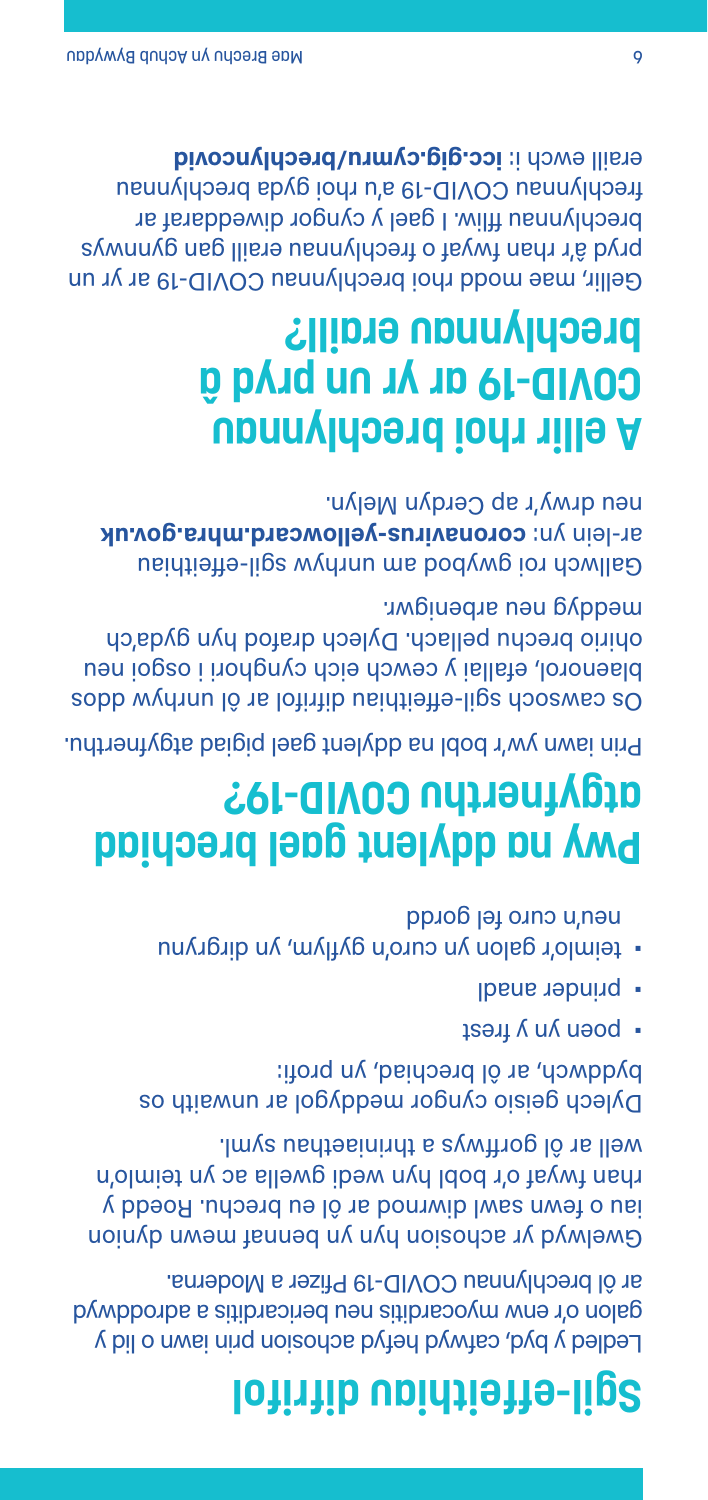

### **A fyddaf yn profi unrhyw sgil-effeithiau?**

Fel gyda'ch dosau blaenorol, mae sgil-effeithiau cyffredin yr un peth ar gyfer pob brechlyn COVID-19 a ddefnyddir yn y DU, ac maent yn cynnwys:

- cael teimlad trwm, poenus ac anesmwyth yn y fraich ar ôl y pigiad am sawl diwrnod ar ôl y brechiad
- feimigual flipedig
- pen tost/cur pen
- puenas cyfredinol neu poenas redisions and suppose the symptoms of  $\cdot$ tebyg i ffliw

Efallai y cewch dwymyn ysgafn am ddau i dri diwrnod, ond mae tymheredd uchel yn anarferol a gall awgrymu bod gennych haint COVID-19 neu haint arall. Gallwch gymryd y dos arferol o barasetamol (dilynwch y cyngor yn y pecyn) a gorffwyswch i'ch helpu i deimlo'n well. Peidiwch â chymryd mwy na'r dos arferol.

Mae'r symptomau hyn fel arfer yn para llai nag wythnos. Os yw eich symptomau fel pe baent yn gwaethygu neu os ydych yn bryderus, edrychwch ar ar-lein, and rein, and thousan to os ouden thousand for the position GIG 111 Cymru ar 111 neu eich meddygfa. Os nad yw 111 ar gael yn eich ardal chi, ffoniwch 0845 46 47. Mae galwadau i GIG 111 Cymru am ddim o linellau tir a ffons out soo undol. Mae galwadau i 0845 47 yn costio 2c y funud ynghyd â thâl arferol eich darparwr ffôn.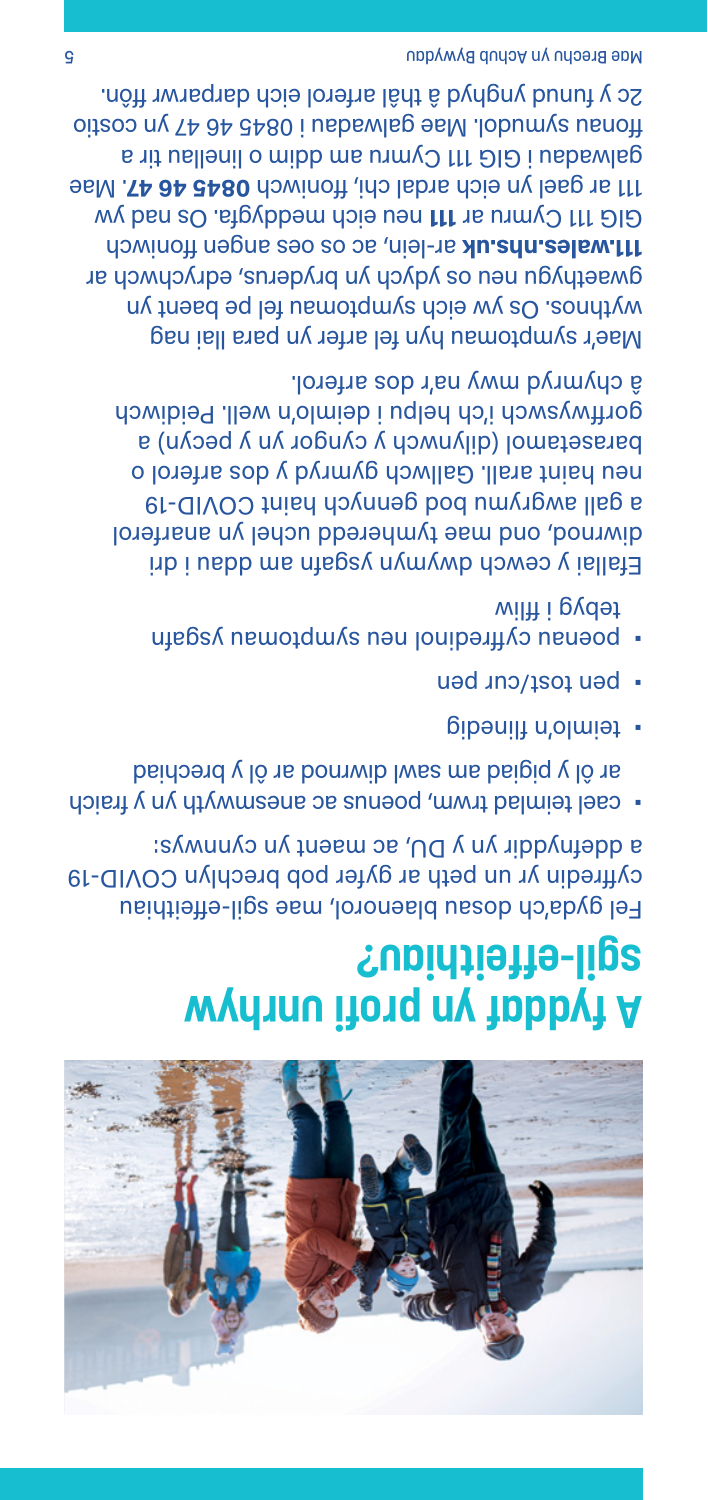

#### **Sut y byddaf yn cael fy mrechiad?**

Bydd y GIG yn cysylltu â chi i roi gwybod i chi pryd a ble i gael y brechlyn. Mae'n bwysig mynd i'ch apwyntiad pan fyddwch yn cael eich gwahodd.

Os na allwch fynd, rhowch wybod i'r tîm archebu fel y gellir rhoi eich apwyntiad i rywun arall. Mae manylion cyswllt ar gael ar eich llythyr apwyntiad.

Mae rhagor o wybodaeth am sut i gael eich prechiad ar gael yn: [llyw.cymru/cael-eich](https://llyw.cymru/cael-eich-brechlyn-covid-19) **[brechlyn-covid-19](https://llyw.cymru/cael-eich-brechlyn-covid-19)**

### **Pa frechlyn a gynigir i chi?**

Byddwch yn cael cynnig y brechlyn cywir i chi a all fod yr un fath neu'n wahanol i'r brechlynnau a gawsoch o'r blaen.

Mae'r brechlynnau hyn wedi'u rhoi i filiynau o bobl yn y DU – maent yn ddiogel ac yn cael eu hargymell i'w defnyddio fel pigiadau atgyfnerthu.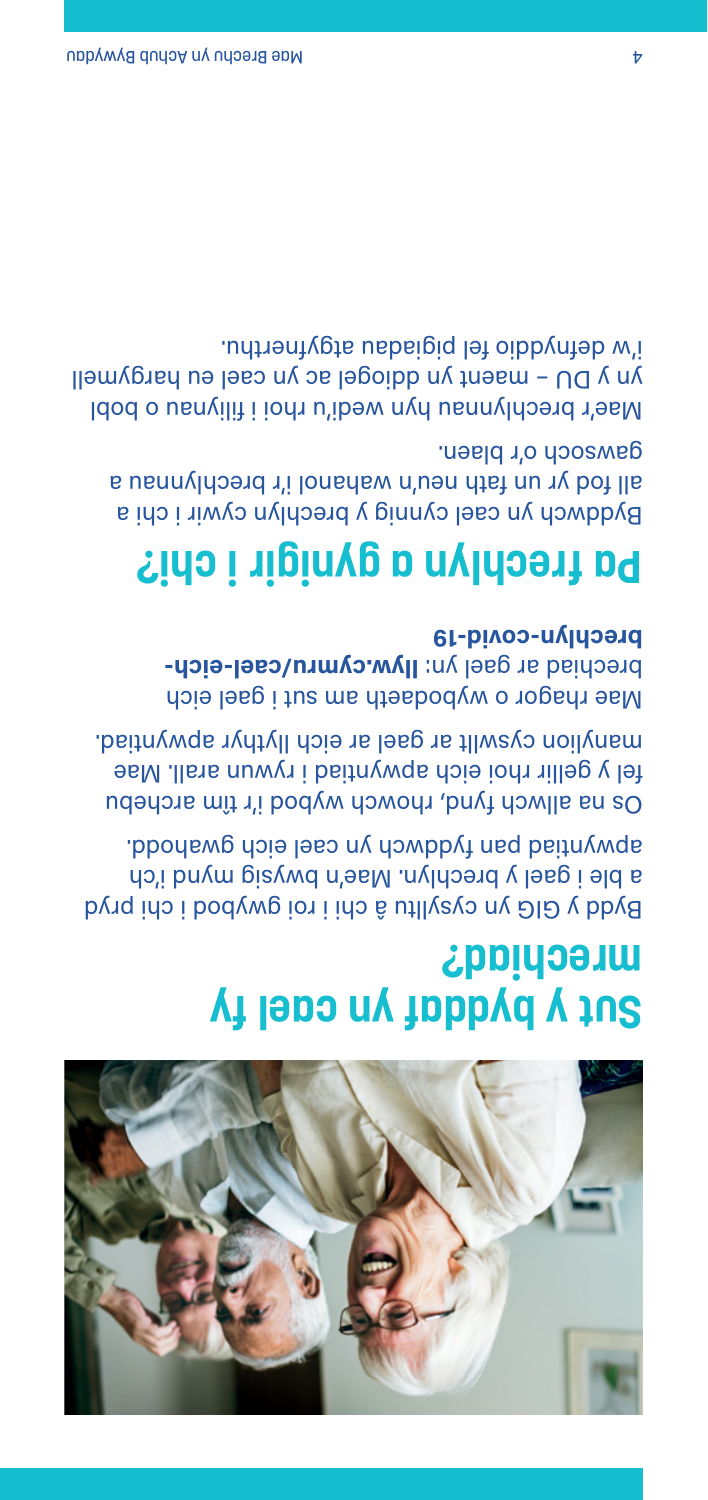

#### **Pryd y bydd y brechlyn atgyfnerthu COVID-19 yn cael ei roi?**

Bydd pigiad atgyfnerthu yn cael ei gynnig o leiaf tri mis ar ôl eich prif ddos diwethaf. Fel eich dosau blaenorol, bydd y brechlyn yn cael ei roi yn rhan uchaf eich braich.

Mae'n ymdog bod sobueppun ungoryth pytal difrifol o'r ddau ddos cyntaf yn gostwng yn araf iawn ond gylaig and dylaid and the use and the use and the use and the use and the use and the use and the use and  $\mu$ fwy o amser.

### **Pryd y bydd brechlyn atgyfnerthu'r gwanwyn yn cael ei roi?**

Os ydych yn gymwys i gael pigiad atgyfnerthu yn y gim byddwch yn cael cynnig hyn byn a sim bwdai Mawrth a mis Mehefin 2022, tua chwe mis (ac nid cyn tri mis) ar ôl eich dos diwethaf o'r brechlyn.

Nid oes angen i chi fod wedi cael pigiad atgyfnerthu i fod yn gymwys. Os nad ydych wedi cael eich pigiad atgyfnerthu cyntaf cyn mis Mawrth 2022 yna dim ond pigiad y gwanwyn fydd ei angen cyn yr hydref.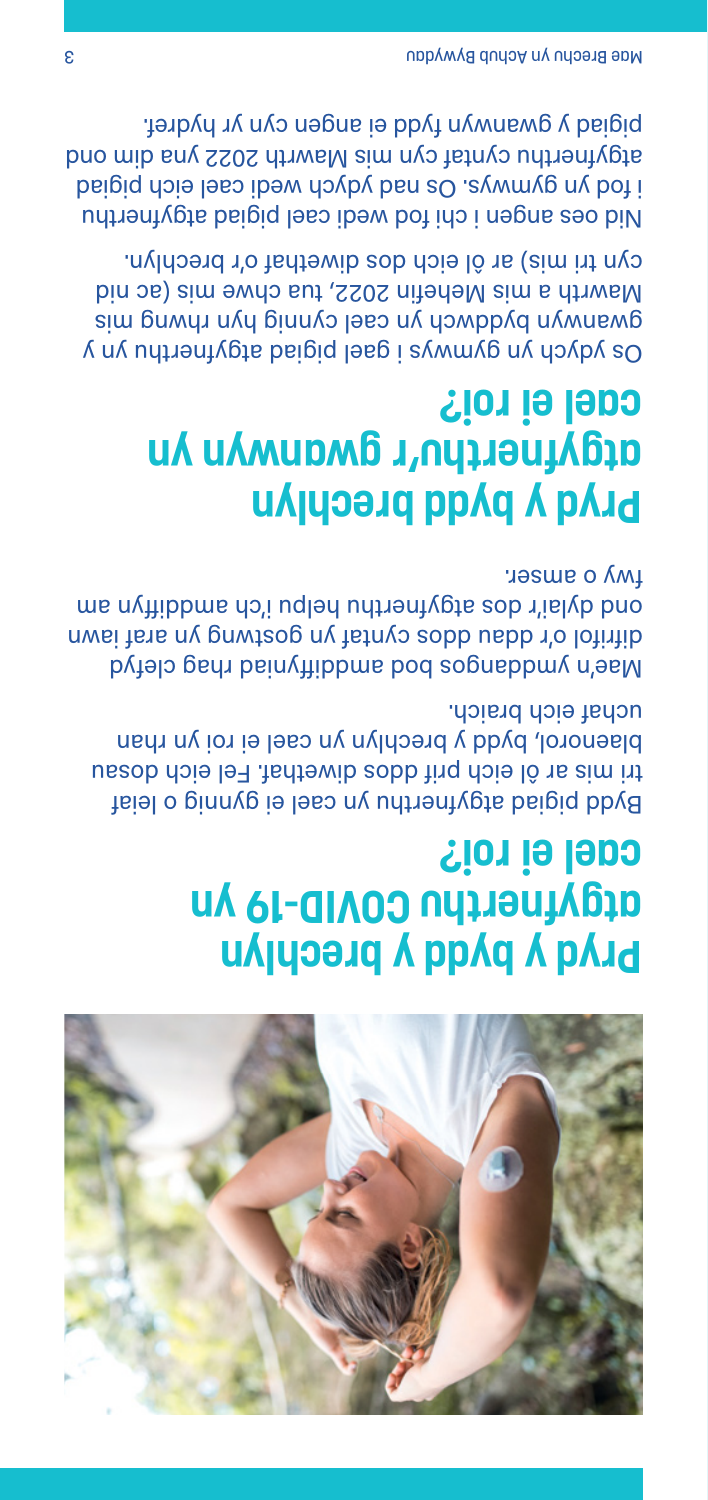**Mae'r daflen hon yn egluro'r rhaglen brechiad atgyfnerthu (coronafeirws) COVID-19 i bobl gymwys.** 

### **Beth yw coronafeirws neu COVID-19?**

Mae COVID-19 yn glefyd anadlol heintus iawn a achosir gan feirws SARS-CoV-2 ac mae'n fwy difrifol mewn pobl hŷn a'r rhai sydd â chyflyrau iechyd penodol.

#### **Pam mae angen brechiad atgyfnerthu COVID-19 ar rai pobl?**

Fel rhai brechlynnau eraill, gall lefelau amddiffyniad dechrau gwanhau dros amser. Bydd y pigiad atgyfnerthu yn helpu i ymestyn eich amddiffyniad ac yn rhoi amddiffyniad tymor hwy i chi.

Bydd y pigiad batgynerthu yn helpu i leihau'r risg o orfod mynd i'r ysbyty oherwydd haint COVID-19.

### **Pwy fydd yn cael cynnig brechlyn atgyfnerthu COVID-19?**

Bydd brechlyn atgyfnerthu COVID-19 yn cael ei gynnig i'r canlynol:

- poo at aonb nylobeo doq
- menywod beichiog •
- y and the pao zi isula sy ratio system in the set of the set of the set of  $\alpha$  . gibeilateonwimi ruwydt bywles fllwayg

Yn ystod gwanwyn 5025 pydd pigiad atgyfner hufushing at ychwanegol yn cael ei gynnig i'r canlynol:

- pobl 75 oed a throsodd
- preswylwyr mewn cartrefi gofal i bobl hŷn
- y rhai 12 oed a throsodd sydd â system imiwnedd wedi'i gwanhau